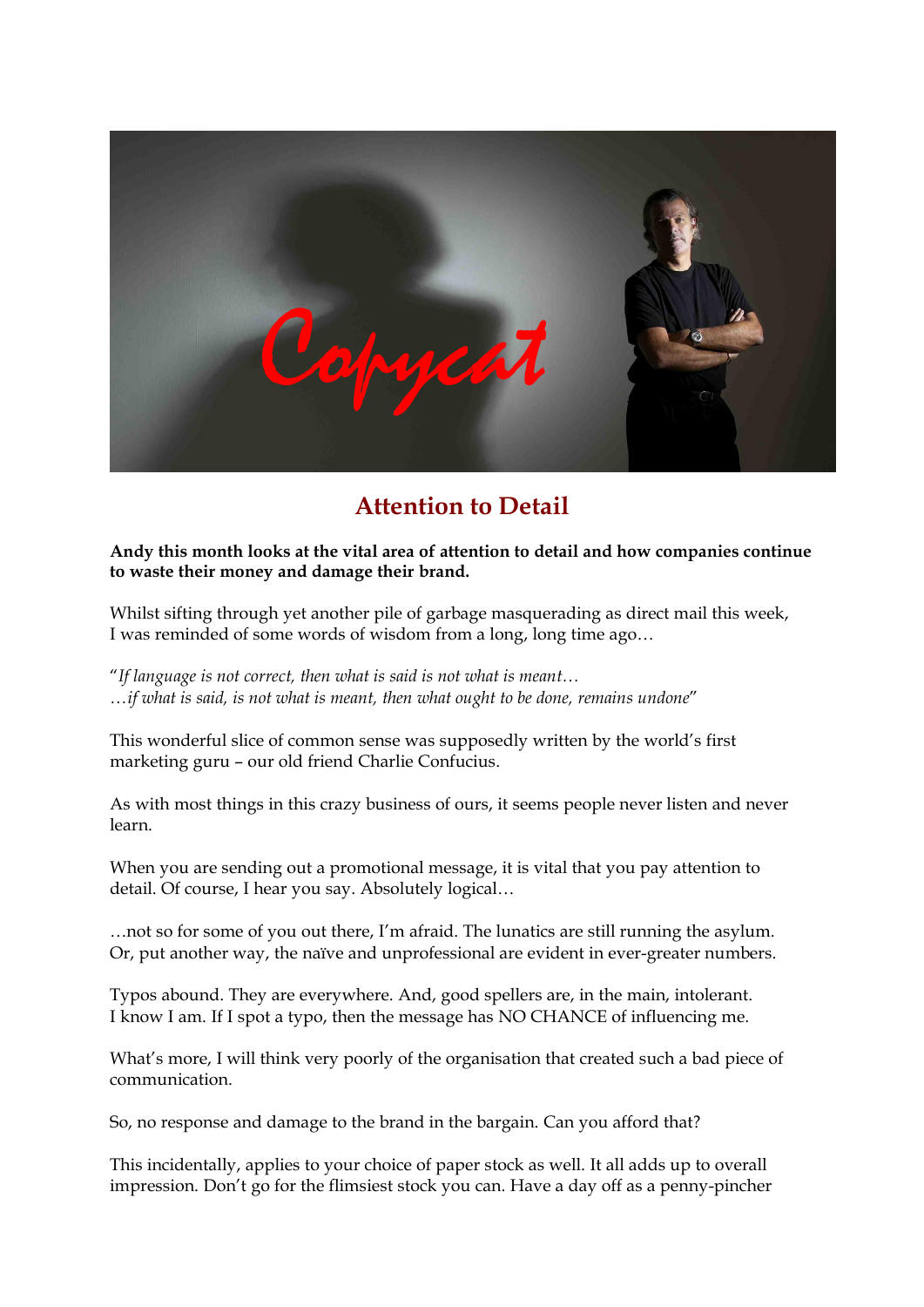and try to imagine how your promotional message will be received.

Remember, your mailing is your salesman. Poor quality paper and cheap envelopes say

volumes about you and your company...<br>Here are a few laughable examples, from literally hundreds that I have, of companies that should be ashamed of themselves…

## **WATERMELON**

This is relatively new ad agency in Dubai. For some inexplicable reason, they decided to call themselves Watermelon.

For a new business push, they sent out actual watermelons in boxes to senior marketing individuals. Stuck to the top was this abject bit of unprofessionalism.



Unbelievably, it contains a typo. Would you commit budget and confidence to an agency that made a mistake like this?

Incidentally, one staggering aside on this. They actually entered the Watermelon and offending note in to the IAA 2002 Below The Line Awards in the Gulf.

I know because I was a judge. That's where I saw it….

# **VARIETY**

A magazine known and read all over the world in showbiz circles. It's the bible, apparently…

This mailing was searching for new subscribers and they misspelt two of the most famous cities in the world. Would they get your money?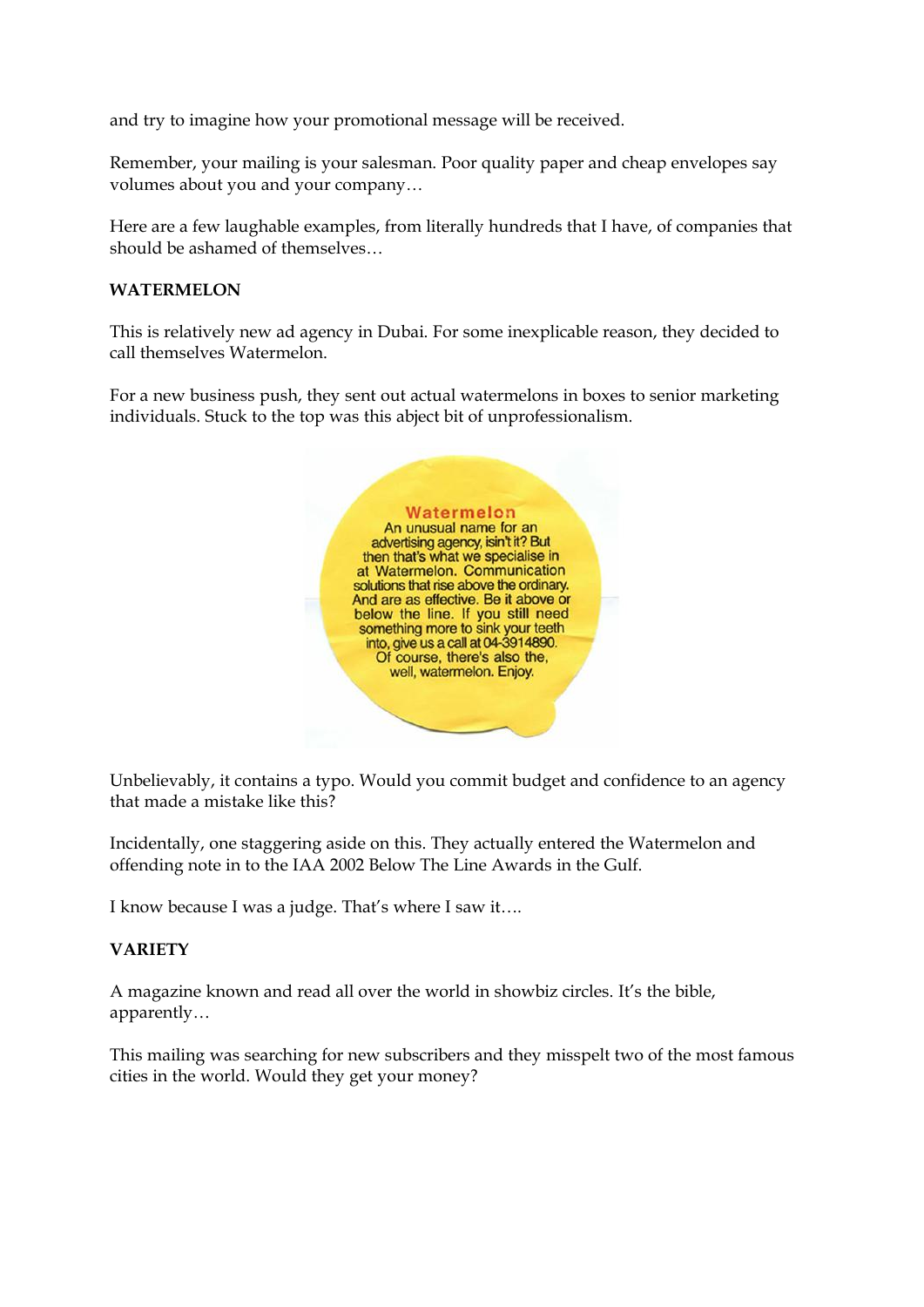

#### **AI PRESENTATIONS**

A sound and vision company compelling you to "make sure your message is effective". Shame they can't even get their own name right. Unbelievable really, isn't it?



# **SIR OWEN ANDY**

I know a knighthood is well overdue, but this addressing is farcical. This made me laugh out loud. Unfortunately for them, this was not the reaction they wanted.



Punctuation too, is so poor these days. Whatever happened to the good old comma?

I have to tell you, I LOVE the comma. It is a significant arrow in the quiver of the contemporary copywriter. It can create that necessary pause. A pause that, in a lot of cases, is oh so important when delivering a selling message more effectively.

The comma is a pal. Don't forget it.

Here's a great example of a slight error in punctuation that radically altered the meaning of a sentence.

Here's what was said:

**'Woman without her man has no reason for living.'**